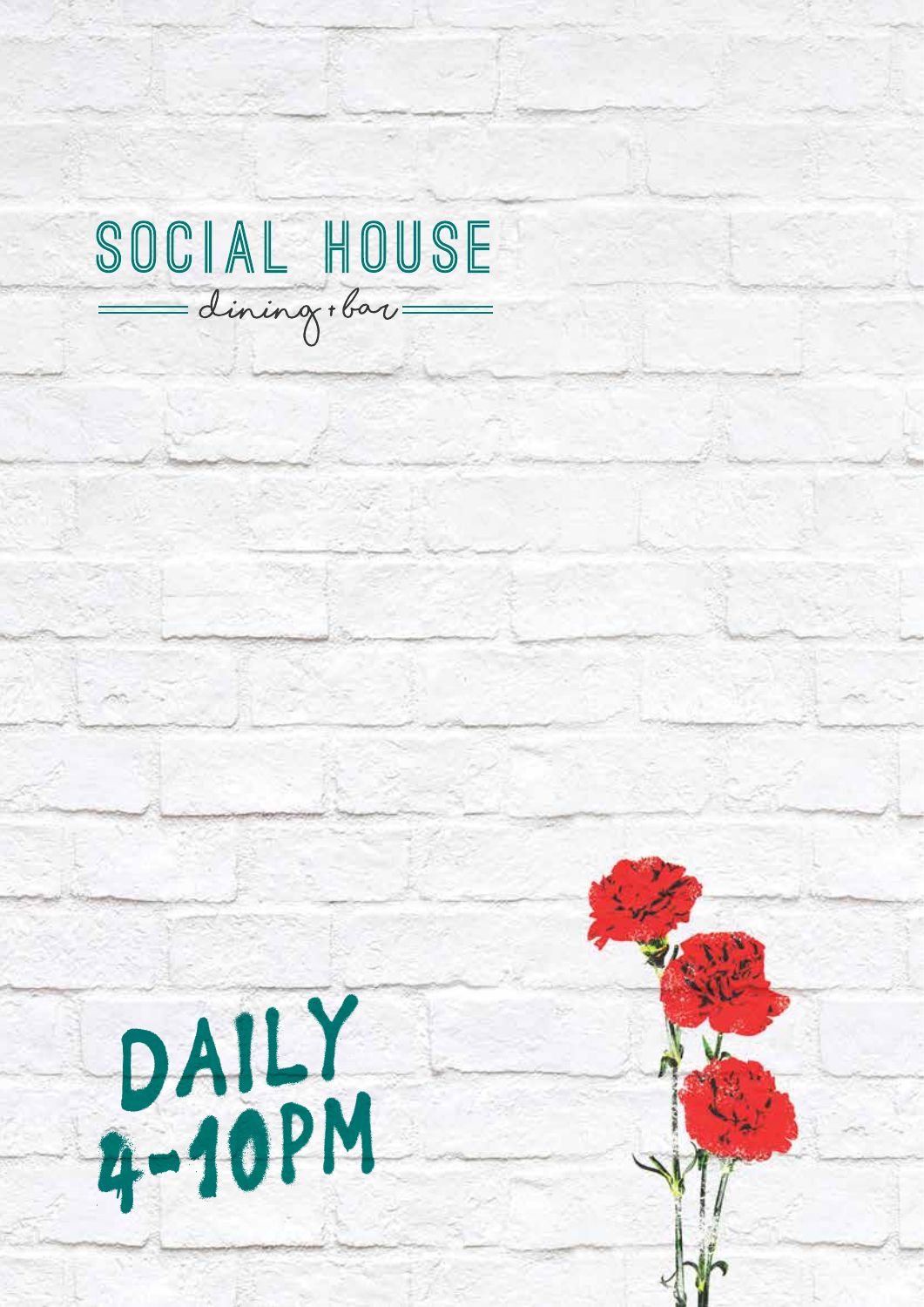# STARTERS/SHARE/NIBBLE

| Roasted garlic butter turkish loaf                                                          | 6    |
|---------------------------------------------------------------------------------------------|------|
| Chinese Sesame Fried garlic & ginger chicken with soy and kewpie mayo                       | 9    |
| Grilled haloumi cheese with wilted cherry tomatoes, fresh basil and olive oil               | 9.5  |
| Pistachio, lemon and saffron arancini stuffed with mozzarella and served with paprika aioli | 7    |
| Szechuan spiced squid with nahm jim dipping sauce                                           | 12.5 |

#### GRILL

| Aromatic Herb crusted Chicken breast with bernaise sauce                         | 25   |
|----------------------------------------------------------------------------------|------|
| Riverine 250g Grain fed Scotch fillet with a shiraz jus or button mushroom sauce | 32   |
| Riverine 400g grain fed T-bone with shiraz jus or button mushroom sauce          | 38   |
| Local line caught Fish of the day with citron butter                             | 30   |
| Slow braised pork rib with hickory smoked barbeque glaze                         | 35.5 |

#### COMFORT FOOD

| <b>Forest mushroom linguine</b> with zucchini ribbons, heirloom tomatoes, grana and virgin olive oil | 22   |
|------------------------------------------------------------------------------------------------------|------|
| Southern style fried chicken club sandwich with avocado, Smokey bacon and straight cut chips         | 19   |
| <b>American style beef burger</b> with bacon, American cheddar, lettuce and straight cut chips       | 19   |
| Chilli chicken burger with iceberg lettuce, Swiss cheese, aioli and straight cut chips               | 18   |
| <b>Japanese chicken schnitzel</b> with straight cut chips, house salad and gravy                     | 23   |
| Craft beer battered barramundi fillets with straight cut chips, and house salad                      | 22   |
| Sticky baby beetroot salad with farro, watercress, goats curd salad and zataar dressing              | 14.5 |

## SIDES

| <b>Buttered broccolini</b> with crushed almonds    | 8   |
|----------------------------------------------------|-----|
| Vine ripened tomato basil fetta salad              | 8.5 |
| Lemon thyme scented kipfler potato                 | 8   |
| <b>Straight cut chips</b> with garlic & lime aioli | 6.5 |
|                                                    |     |

### SOMETHING SWEET

| Salted caramel & oreo ice cream sandwich with raspberry sauce     | 12 |
|-------------------------------------------------------------------|----|
| Three Australian cheeses, quince and crackers                     | 15 |
| <b>Soft centred chocolate fondant</b> with vanilla bean ice cream | 13 |
| Trio of ice creams                                                | 8  |

| <b>SPARKLING &amp; CHAMPAGNE</b>                                          | G   | в   |
|---------------------------------------------------------------------------|-----|-----|
| DeBortoli Bancroft Bridge Brut                                            | 8   | 30  |
| <b>DIVICI Prosecco DOC Organic, Italy</b>                                 | 10  | 44  |
| Veuve D'Argent Cuvee Prestige Blanc, France                               |     | 44  |
| Flore Pink Moscato, Oatley Wines, Australia                               | 8   | 32  |
| Grandin Methode Traditionnelle Brut 200ml,<br>France                      |     | 14  |
| Stormbay NV Sparkling, TAS                                                | 10  | 45  |
| Cremant de Bourgogne Blanc Brut NV, France                                |     | 60  |
| <b>WHITES &amp; ROSE</b>                                                  |     |     |
| DeBortoli Bancroft Sauvignon Blanc Semillon                               | 7   | 29  |
| Vine Mind Riesling Clare Valley, SA                                       | 9   | 41  |
| Wild Oats Pinot Grigio Mudgee, NSW                                        | 8   | 36  |
| Ara 'Single Estate' Pinot Gris Marlborough, NZ                            | 8   | 37  |
| Tai Nui, Sauvignon Blanc Marlborough, NZ                                  | 9   | 39  |
| First Creek Semillon Hunter Valley, NSW                                   | 7   | 40  |
| The Lane 'Block 1' Chardonnay<br>Adelaide Hills, SA                       | 10  | 40  |
| <b>Montrose Chardonnay</b> Mudgee, NSW                                    | 8   | 35  |
| Reverie Rose Pays d'Oc, France                                            | 9   | 40  |
| REDS                                                                      |     |     |
| DeBortoli Bancroft Cabernet Merlot                                        | 7   | 29  |
| TarraWarra Estate Pinot Noir<br>Yarra Valley, VIC 2016                    | 11. | 50  |
| Robert Oatley 'GSM' McLaren Vale, SA 2017                                 | 10  | 45  |
| Barry Brothers Shiraz Cabernet Sav, SA 2017                               | 11. | 50  |
| <b>Rymill, The Dark Horse Cabernet Sav</b><br>Coonawarra, SA 2017         | 10  | 42  |
| Pikes 'The Assemblage' Shiraz Mourvedre<br>Grenache Clare Valley, SA 2017 | 11. | 50. |

**Brokenwood Cab. Sav. Merlot 8 Rows**, NSW 2016 **50**

**Hentley Farm Villain & Vixen Shiraz**  Barossa, SA 2017 **9 45**



#### BEERS

| Asahi Super Dry                                           | 10    |
|-----------------------------------------------------------|-------|
| Corona                                                    | 10    |
| <b>Peroni Nastro Azzuro</b>                               | 10    |
| <b>Sapporo Premium</b>                                    | 10    |
| <b>Becks</b>                                              | 10    |
| <b>James Squire</b><br>150 Lashes Pale Ale<br>425ml/500ml | 10/12 |
| Hahn Super Dry 425ml                                      | 9     |
| <b>Cascade Premium Light</b>                              | 7     |
| James Boags Premium Lager                                 | 8     |
| <b>Crown Lager</b>                                        | 8     |
| <b>Great Northern Original</b>                            | 8     |
| <b>Victoria Bitter</b>                                    | 8     |
| <b>Pure Blonde</b>                                        | 8     |
| 4 Pines Kolsch                                            | 10    |
| <b>Coopers Pale Ale</b>                                   | 9.5   |
| <b>Moo Brew Pilsner</b>                                   | 10    |
| <b>Somersby Cider Apple or Pear 8.5</b>                   |       |

## SOFT

| <b>Soft drinks &amp; Juices</b>        | 4.5 |
|----------------------------------------|-----|
| <b>Lemon Lime &amp; Bitters</b>        | 4.9 |
| Sparkling & Still water<br>350ml/750ml | 5/7 |

**Cocktails and spirits available. Please ask your friendly team member.**